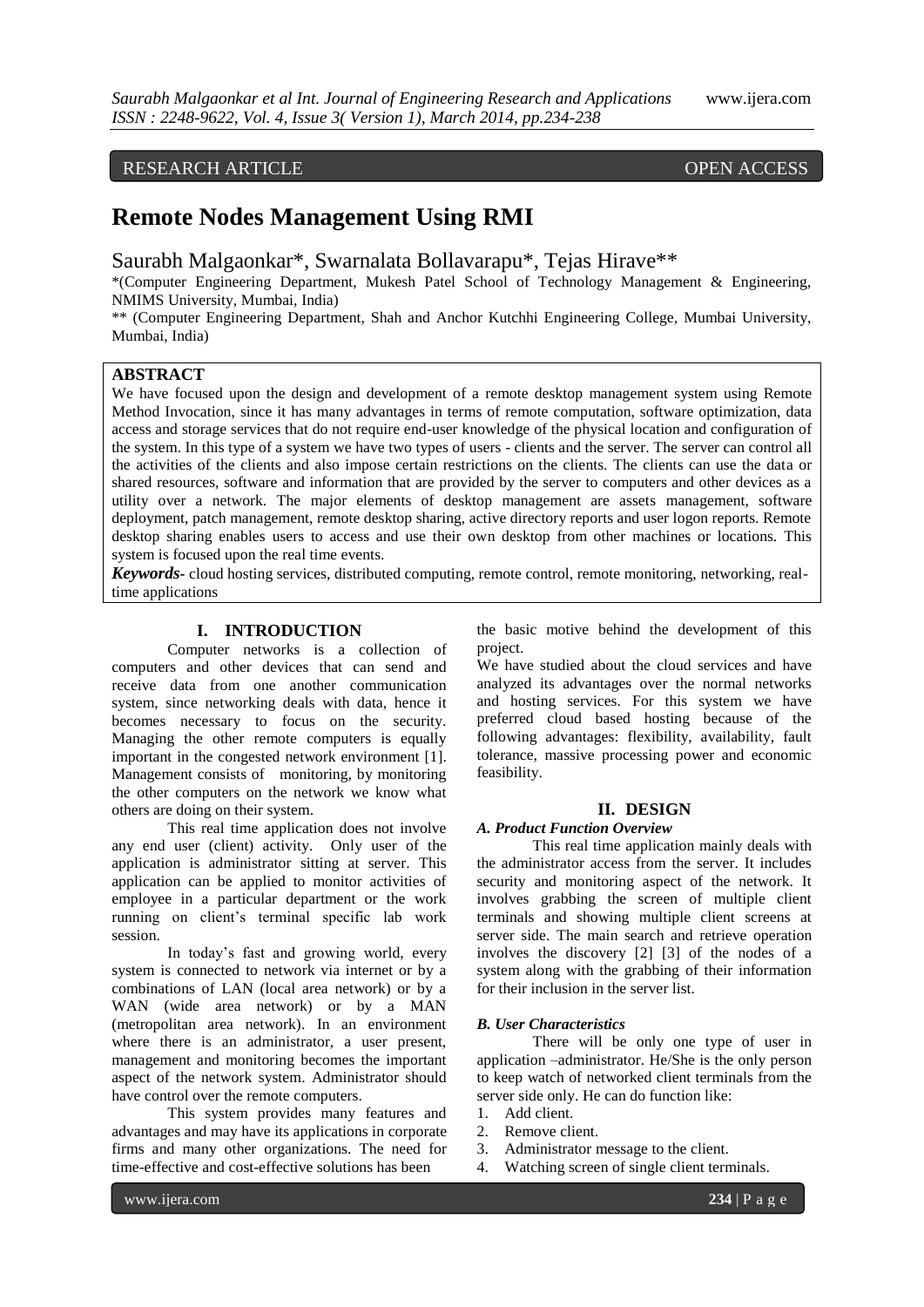- 5. Simultaneously keeping watch of multiple clients.
- 6. Time flexibility for screen updates.
- 7. Performing remote operations.

#### *C. General Characteristics*

The client terminal to be watched should have client program installed over there.

1. Inputs and Outputs:

Input: Administrator does not have to enter any data. Just by clicking over options he can perform desired operations.

Output: Single terminal screen or multiple clients' screens mapped.

2. External Interface Requirements:

A user-friendly GUI has been developed which provides effective screens that an administrator can easily use.

#### *D. Performance Constraints*

In this application, the client screen changes are updated at specified interval of time but if clients are sending simultaneously, then there can be chances of increased network traffic. To overcome this problem, message can be passed from server to client about sending its screen after specified interval. It may be possible that on a networked terminal, there is no work going on & still if clients send its screen at each interval, traffic will be increased but this is also properly addressed. The deployment of the server is on Google cloud hosting service [6] that enables to handle and perform many operations simultaneously without any delays perfectly on a real time basis.



**Fig 1: Functional Workflow of the system**

#### **III. IMPLEMENTATION**

# *A. RMI*

The Java Remote Method Invocation Application Programming Interface (API), or Java RMI [5], is a Java [4] API that performs the objectoriented equivalent of remote procedure calls (RPC), with support for direct transfer of serialized Java objects and distributed garbage collection.

1. The original implementation depends on Java Virtual Machine (JVM) class representation mechanisms and it thus only supports making calls from one JVM to another. The protocol underlying this Java-only implementation is known as Java Remote Method Protocol (JRMP).

2. In order to support code running in a non-JVM context, a CORBA version was later developed.

#### *B. ROBOT CLASS*

This class is used to generate native system input events for the purposes of test automation, selfrunning demos and other applications where control of the mouse and keyboard is needed. The primary purpose of Robot is to facilitate automated testing of Java platform implementation.

#### *C. SAMPLE CODES*

```
1. Server Code for sending message to client
Public void message method ()
```
{ String s;  $s = "MESSAGE" + "\n";$ System.out.println("hi"); int selected[] = list.getSelectedIndices(); System.out.println("hi " + selected.length); String hostnames<sup>[]</sup> = new String[selected.length]; System.out.println("hi " + hostnames.length); for (int  $i = 0$ ;  $i$  < selected.length;  $i++)$ {  $h$ ostnames[i]  $=$  (String) model.getElementAt(selected[i]); String ipaddress = hostnames[i]; System.out.println("hi " + ipaddress); try { Socket  $s1$  = new Socket(ipaddress, 2030); System.out.println("hi"); DataOutputStream dos = new DataOutputStream(s1.getOutputStream()); System.out.println("hi"); dos.writeBytes(s); dos.flush(); System.out.println("hi"); } catch (Exception e) { System.out.println(e); } } System.out.println("hi"); msgsendms= new msgsend(this); System.out.println("hi"); }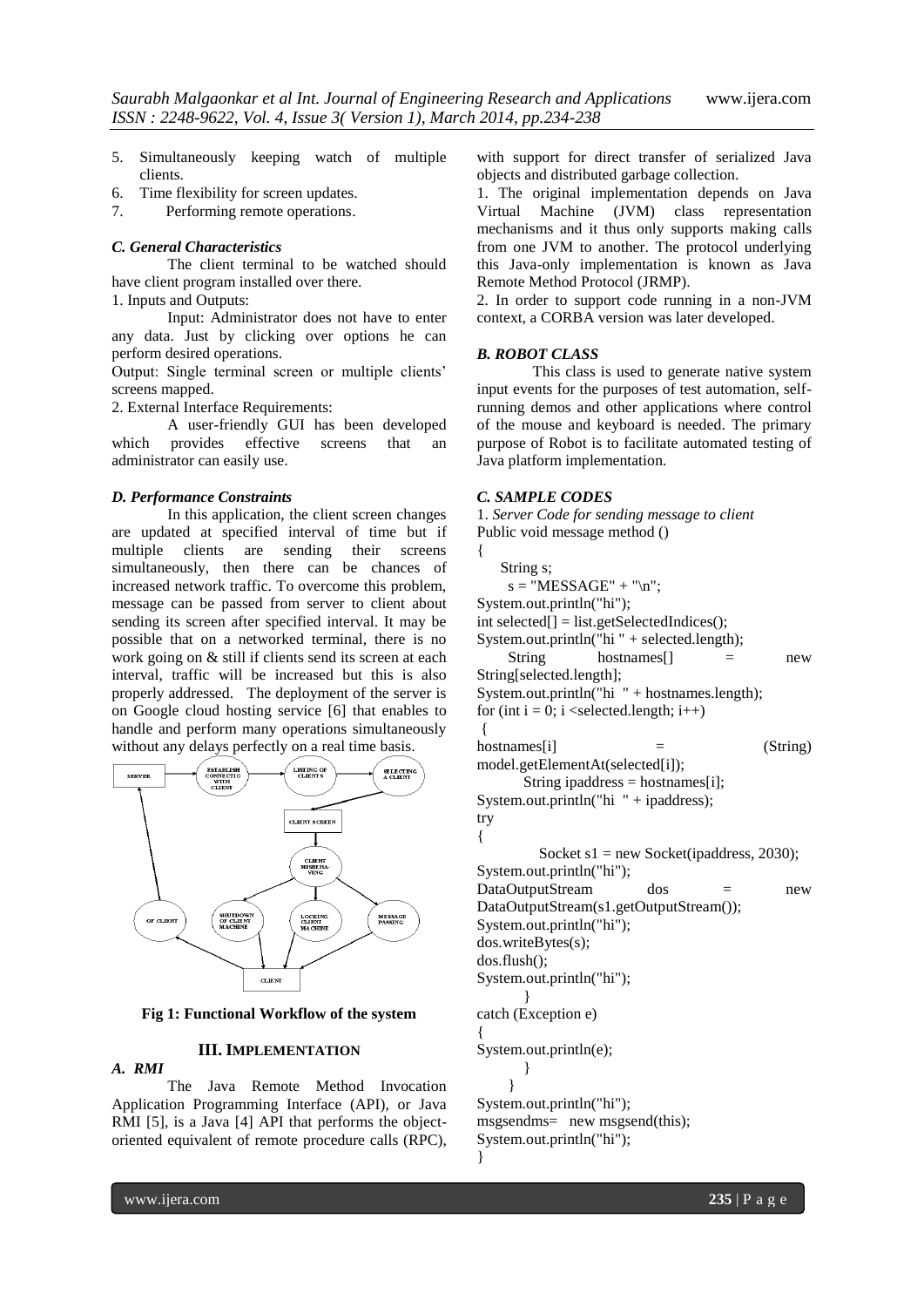2. *Server code tologoff client* public void logoffmethod(){ String s;  $s = "LOGOFF" + "\n";$ System.out.println("hi"); int selected[] = list.getSelectedIndices(); System.out.println("hi "+selected.length); String hostnames<sup>[]</sup> = new String[selected.length]; System.out.println("hi "+hostnames.length); for(int  $i = 0$ ; i $\le$ selected.length;  $i$ ++) { hostnames[i]=(String)model.getElementAt(s elected[i]); String ipaddress = hostnames[i]; System.out.println("hi "+ipaddress); model.removeElement(hostnames[i]); try { Socket  $s3 = new$ Socket(ipaddress,2030); System.out.println("hi"); DataOutputStream dos = new DataOutputStream(s3.getOutputStream()); System.out.println("hi"); dos.writeBytes(s); dos.flush(); System.out.println("hi"); rmodel.addElement(hostnames[i]); } catch(Exception e){System.out.println(e);} } } 3. *Server code to restart client* public void restartmethod(){ String s;  $s = "RESTART" + "\n";$ System.out.println("hi"); int selected[] = list.getSelectedIndices(); System.out.println("hi "+selected.length); String hostnames[]= new String[selected.length]; System.out.println("hi "+hostnames.length); for(int  $i = 0$ ; i $\le$ selected.length;  $i$ ++) { hostnames[i]=(String)model.getElementAt(s elected[i]); String ipaddress = hostnames[i]; System.out.println("hi "+ipaddress); model.removeElement(hostnames[i]); try Socket  $s2 = new$ Socket(ipaddress,2030); System.out.println("hi"); DataOutputStream dos = new DataOutputStream(s2.getOutputStream()); System.out.println("hi"); dos.writeBytes(s); dos.flush(); System.out.println("hi"); rmodel.addElement(hostnames[i]); } catch(Exception e){System.out.println(e);} } } 4. *Client code for sending its live screen to server* public class ClientFirst { Socket socket  $=$  null; public static void main(String[] args) { newClientFirst().initialize("192.168.1.4", 1122); } public void initialize(String ip, int port ) { Robot robot  $=$  null; //Used to capture the screen Rectangle rectangle  $=$  null; //Used to represent screen dimensions try { System.out.println("Connecting to server ..........");  $socket = new Socket(ip, port);$ System.out.println("Connection Established."); //Get default screen device GraphicsEnvironmentgEnv=GraphicsEnvironment.ge tLocalGraphicsEnvironment(); GraphicsDevicegDev=gEnv.getDefaultScreenDevice (); //Get screen dimensions Dimension dim  $=$ Toolkit.getDefaultToolkit().getScreenSize();  $rectangle = new Rectangle(dim);$  //Prepare Robot object  $robot = new Robot(gDev);$ //ScreenSpyer sends screenshots of the client screen newScreenSpyer(socket,robot,rectangle); //ServerDelegaterecievesserver commands and execute them newServerDelegate(socket,robot); } catch (UnknownHostException ex)  $\left\{ \right.$ ex.printStackTrace(); } catch (IOException ex) { ex.printStackTrace();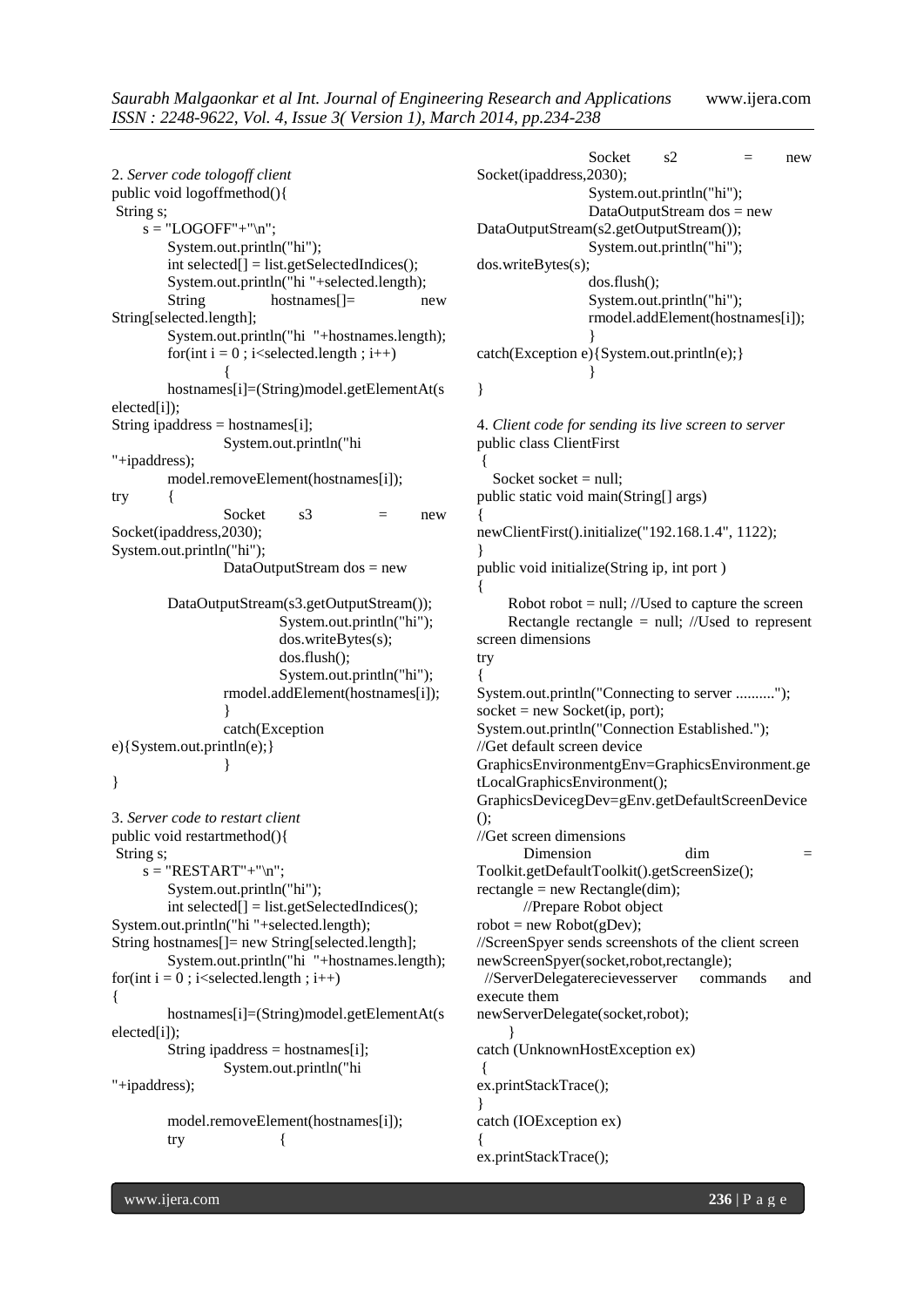```
}
catch (AWTException ex)
         {
ex.printStackTrace();
         }
   }
}
```
#### **IV. SCREENS**

The server side was successfully deployed on the cloud from where it was used to monitor and manage clients of a particular network.



**Fig 2: Server side interface**



**Fig 3: Successful file transfer operation**

Successful operations were carried out using the server interface with very minute or almost no delays and the remote clients functioned properly.

#### **V. CONCLUSION**

This application mainly deals with the administrator access from the server. It includes security and monitoring aspect of the network remotely. It involves grabbing the screen of multiple client terminals and showing multiple client screens at server side. This system also provides facility of file transfer from server computer to client computer. These files are stored at the address specified by the client in its corresponding code. The server also has the ability to remotely control the entire available clients. The server can perform actions such as client restart, client logoff & client shutdown.

The both client and server applications are

very lightweight (size <1MB combined), hence very flexible and easy to use.

#### **VI. Future Work**

"Remote cloud based monitoring" has many features but there may be many facilities that can be added to enhance the working of our system. System Design is creative, it is almost impossible to create a finished system with the first plan. Hence there is always a scope for improvements.

- 1) Creation of log file: To retrieve the information store at client side and have information regarding all the operations done in the past.
- 2) Lock: To disable the inputs from mouse and keyboard of remote client.
- 3) Benchmarking: We are currently hosting this at cloud, but we need to work upon the time based each operation result for the various type of hosting platforms (cloud, dedicated, Linuxbased…) available.

#### **ACKNOWLEDGEMENTS**

Our sincere thanks to Sakshi "Geeta" Surve, who is an assistant professor at the Thadomal Shahani Engineering College, Computer Engineering department, Mumbai University, Mumbai, India; for her constant support, guidance and feedback for implementing this system. Her expert knowledge of distributed computing and cloud computing has always been a source of motivation and inspiration to us.

#### **REFERENCES**

- [1] Kenneth P. Birman (2005), "Reliable distributed systems".
- [2] Zupeng Li, Daoyin Huang, Jianhua Huang, "Research of Peer Discovery Method in Peer-to-Peer Network" ,12th IEEE Conference on distributed computing and networking, pp. 37-42, 2008.
- [3] L. Alima, A. Ghodsi, and S. Haridi. A framework for structured peer- to-peer overlay networks in Global Computing, 223–249, 2011.
- [4] "Java ", http://www.java.com/en/, December 18, 2013.
- [5] "Remote Method Invocation", http://www. oracle.com/technetwork/java/javase/tech/ind ex-jsp-136424.html, January 19, 2013.
- [6] "Google Cloud Platform", https://cloud. google.com/, March 23, 2013.